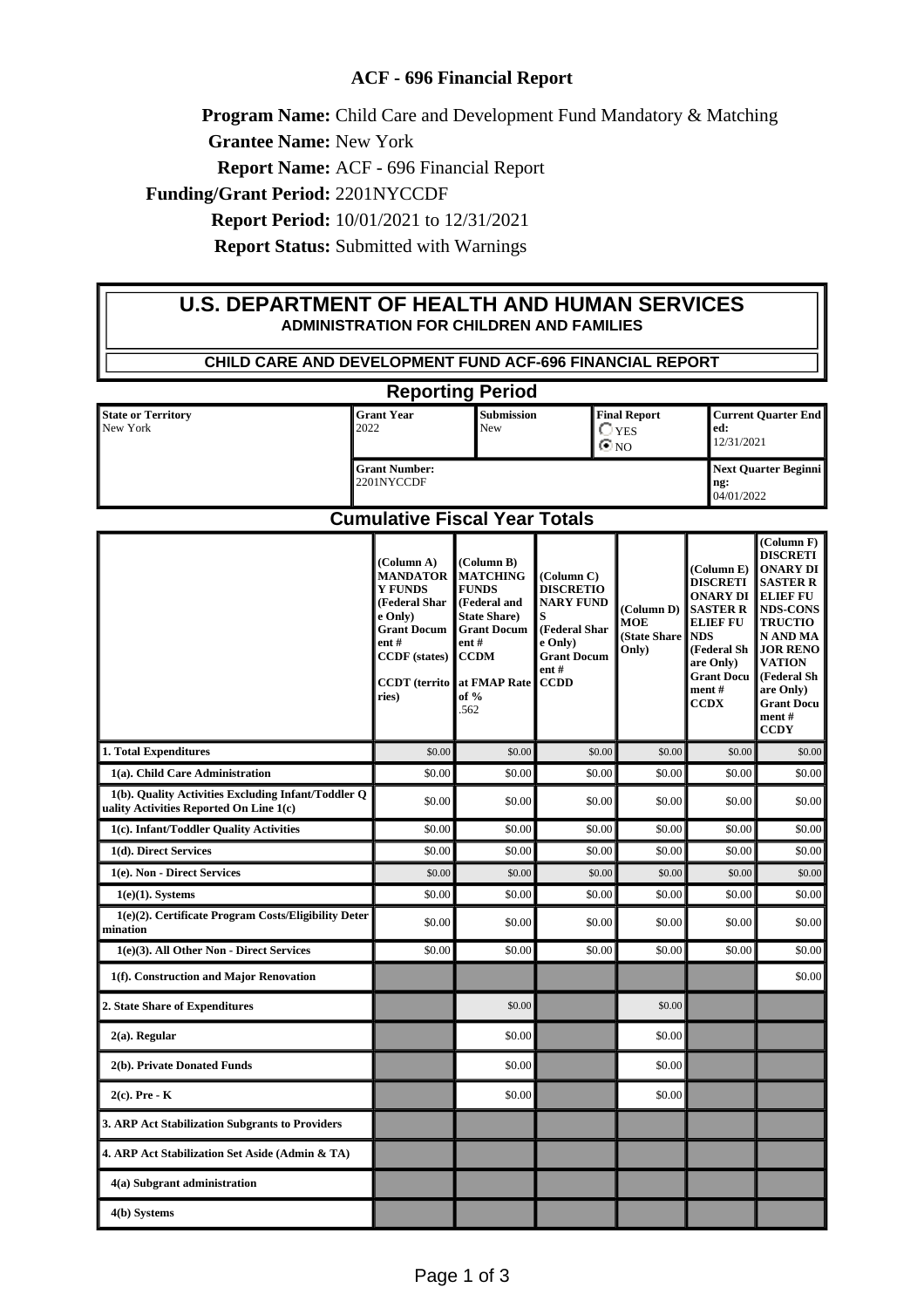| $4(c)$ TA - application                                                                                                                                                                      |                                                                  |                 |                                                 |  |        |        |
|----------------------------------------------------------------------------------------------------------------------------------------------------------------------------------------------|------------------------------------------------------------------|-----------------|-------------------------------------------------|--|--------|--------|
| $4(d)$ TA - implementation                                                                                                                                                                   |                                                                  |                 |                                                 |  |        |        |
| 4(e) Publicity                                                                                                                                                                               |                                                                  |                 |                                                 |  |        |        |
| 4(f) Activities to build supply                                                                                                                                                              |                                                                  |                 |                                                 |  |        |        |
| 5. Federal Share of Expenditures                                                                                                                                                             | \$0.00                                                           | \$0.00          | \$0.00                                          |  | \$0.00 | \$0.00 |
| 6. Federal Share of Unliquidated Obligations                                                                                                                                                 | \$35,694,398.00                                                  | \$41,941,001.00 | \$95,226,510.00                                 |  | \$0.00 | \$0.00 |
| 7. Awarded                                                                                                                                                                                   | \$35,694,398.00                                                  | \$41,941,001.00 | \$95,226,510.00                                 |  | \$0.00 | \$0.00 |
| 8. Transfer From TANF                                                                                                                                                                        |                                                                  |                 | \$848,800.00                                    |  |        |        |
| 9. Unobligated Balance                                                                                                                                                                       | \$0.00                                                           | \$0.00          | \$848,800.00                                    |  | \$0.00 | \$0.00 |
| 9(a). Was the State or Territory unable to obligate a<br>t least 50% of the CCDF stabilization grants by Dece<br>mber 11, 2021?                                                              |                                                                  |                 |                                                 |  |        |        |
| 10. Federal Funds Requested : Estimates For Next O<br>uarter (Refer to Next Ouarter Beginning Date Abov<br>e.)                                                                               | \$0.00                                                           | \$0.00          | \$0.00                                          |  |        |        |
| Please refer to redistribution and reallotment of funds information information in the instructions.                                                                                         |                                                                  |                 |                                                 |  |        |        |
| 11. Redistributed Funds (September 30 Submittal): If<br>available, does the State or Territory request redistri<br>buted funds? [Mandatory (territories, per ARP Act);<br>Matching (states)] | $\odot$ Yes $\bigcirc$ N $\bigcirc$ Yes $\bigcirc$ N<br>$\Omega$ |                 |                                                 |  |        |        |
| 11(a). If yes, does the State or Territory request a li<br>mit to the redistributed funds received?                                                                                          | \$0.00                                                           | \$0.00          |                                                 |  |        |        |
| 12. Reallotted Funds: If available, does the State requ<br>est reallotted discretionary or stabilization funds?                                                                              |                                                                  |                 | $\bm{\Theta}$ Yes $\bm{\bigcirc}$ N<br>$\Omega$ |  |        |        |

## **Cumulative Supplemental Funds Totals**

|                                                                                                | (Column G)<br><b>DISCRETI</b><br><b>ONARY CA</b><br><b>RES ACT F</b><br><b>UNDS</b><br>(Federal Sha<br>re Only)<br><b>Grant Docu</b><br>ment#<br>CCC <sub>3</sub> | (Column H)<br><b>DISCRETI</b><br><b>ONARY CR</b><br><b>RSA ACT F</b><br><b>UNDS</b><br>(Federal Sha<br>re Only)<br><b>Grant Docu</b><br>ment#<br>CCC <sub>5</sub> | (COLUMN<br>I)<br><b>SUPPLEME</b><br><b>NTAL DISC</b><br><b>RETIONAR</b><br>Y ARP ACT<br><b>FUNDS</b><br><b>Grant Docu</b><br>ment # CDC<br>6 | (COLUMN<br>J)<br><b>STABILZA</b><br><b>TION ARP</b><br><b>ACT FUND</b><br>S<br><b>Grant Docu</b><br>ment # CSC<br>6 |  |
|------------------------------------------------------------------------------------------------|-------------------------------------------------------------------------------------------------------------------------------------------------------------------|-------------------------------------------------------------------------------------------------------------------------------------------------------------------|----------------------------------------------------------------------------------------------------------------------------------------------|---------------------------------------------------------------------------------------------------------------------|--|
| 1. Total Expenditures                                                                          | \$0.00                                                                                                                                                            | \$0.00                                                                                                                                                            | \$0.00                                                                                                                                       | \$0.00                                                                                                              |  |
| 1(a). Child Care Administration                                                                | \$0.00                                                                                                                                                            | \$0.00                                                                                                                                                            | \$0.00                                                                                                                                       |                                                                                                                     |  |
| 1(b). Quality Activities Excluding Infant/Toddler Qual<br>ity Activities Reported On Line 1(c) | \$0.00                                                                                                                                                            | \$0.00                                                                                                                                                            | \$0.00                                                                                                                                       |                                                                                                                     |  |
| 1(c). Infant/Toddler Quality Activities                                                        | \$0.00                                                                                                                                                            | \$0.00                                                                                                                                                            | \$0.00                                                                                                                                       |                                                                                                                     |  |
| 1(d). Direct Services                                                                          | \$0.00                                                                                                                                                            | \$0.00                                                                                                                                                            | \$0.00                                                                                                                                       |                                                                                                                     |  |
| 1(e). Non - Direct Services                                                                    | \$0.00                                                                                                                                                            | \$0.00                                                                                                                                                            | \$0.00                                                                                                                                       |                                                                                                                     |  |
| $1(e)(1)$ . Systems                                                                            | \$0.00                                                                                                                                                            | \$0.00                                                                                                                                                            | \$0.00                                                                                                                                       |                                                                                                                     |  |
| 1(e)(2). Certificate Program Costs/Eligibility Determi<br>nation                               | \$0.00                                                                                                                                                            | \$0.00                                                                                                                                                            | \$0.00                                                                                                                                       |                                                                                                                     |  |
| 1(e)(3). All Other Non - Direct Services                                                       | \$0.00                                                                                                                                                            | \$0.00                                                                                                                                                            | \$0.00                                                                                                                                       |                                                                                                                     |  |
| 1(f). Construction and Major Renovation                                                        |                                                                                                                                                                   |                                                                                                                                                                   |                                                                                                                                              |                                                                                                                     |  |
| 2. State Share of Expenditures                                                                 |                                                                                                                                                                   |                                                                                                                                                                   |                                                                                                                                              |                                                                                                                     |  |
| $2(a)$ . Regular                                                                               |                                                                                                                                                                   |                                                                                                                                                                   |                                                                                                                                              |                                                                                                                     |  |
| 2(b). Private Donated Funds                                                                    |                                                                                                                                                                   |                                                                                                                                                                   |                                                                                                                                              |                                                                                                                     |  |
| $2(c)$ . Pre - K                                                                               |                                                                                                                                                                   |                                                                                                                                                                   |                                                                                                                                              |                                                                                                                     |  |
| 3. ARP Act Stabilization Subgrants to Providers                                                |                                                                                                                                                                   |                                                                                                                                                                   |                                                                                                                                              | \$0.00                                                                                                              |  |
| 4. ARP Act Stabilization Set Aside (Admin & TA)                                                |                                                                                                                                                                   |                                                                                                                                                                   |                                                                                                                                              | \$0.00                                                                                                              |  |
| 4(a). Subgrant administration                                                                  |                                                                                                                                                                   |                                                                                                                                                                   |                                                                                                                                              | \$0.00                                                                                                              |  |